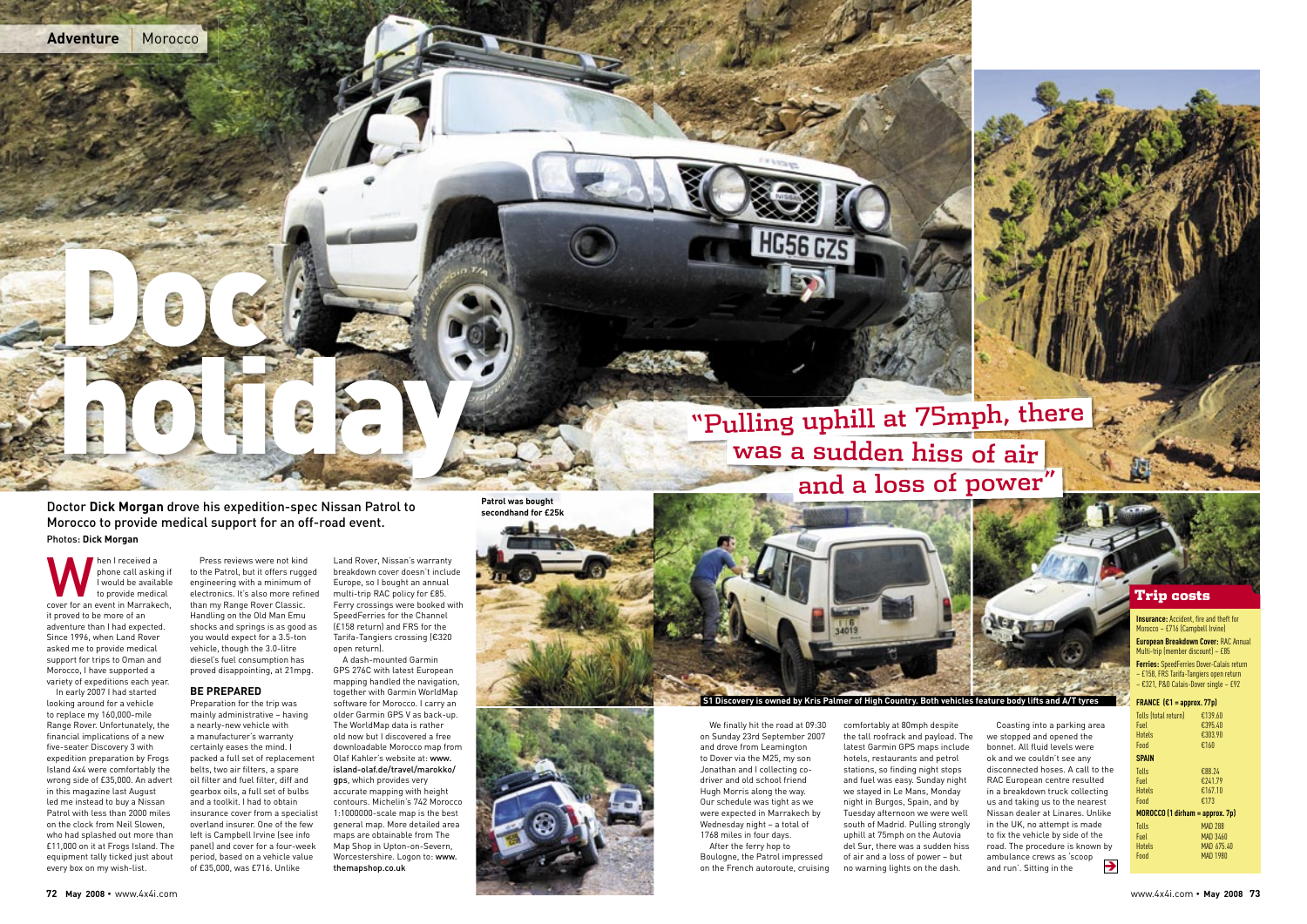the necessary paperwork completed within 40 minutes. The motorway starts just south of Tangiers and runs all the way to Marrakech, skirting Rabat and Casablanca. Traffic is light and the tolls modest, but there are hazards. Villages cut in half by the road mean pedestrians walk recklessly across. Police set up radar guns on tripods in the central reservation, so drivers are advised to observe the 120km/h limit carefully. After the UK's crowded roads it was a pleasure to drive and savour the scenery on the 350-mile run to Marrakech, where our friends Matthew and Gail Low welcomed us. Resident in Morocco for nearly 20 years, the whole

family speak Arabic and the local Berber dialect. Matthew's company, High Country organises the activities for which I was providing medical cover.

#### **A VIEW TO A THRILL**

In this particular High Country event, teams named after Bond films would compete to gain points. Activities included offroad driving, quad biking and camel racing. Fortunately, fellow British doctor Chris Lambert

The track to the mine topped out at around 3000m and we were confronted with clouds swirling upwards towards us from the valley below. After two

# **Resources**

and I had no medical incidents to attend, and our only 'rescues' were to recover a Toyota Land Cruiser with a broken transmission from the off-road course, and change a wheel on another customer vehicle stuck on steep rocky terrain. Camel racing finished the day and it was generally deemed a great success. In fact, the only casualty was the plug on the end of my Garmin GPS power lead, which self-destructed.

With the medical work complete, two trips were planned. The first was to explore an area south-west of Marrakech near Azgour, where we would drive up a riverbed and look at an old French mine in the mountains. The second trip was east of Marrakech to explore pistes near Demnat. Leading the first trip was High Country's Kris Palmer and his wife Kat in their highly-modified Discovery. The riverbed provided some of





the most challenging driving I have experienced and the Patrol acquitted itself well. The only criticism in such rocky terrain is that the low-box ratios could be lower still. The oversize tyres meant having to slip the clutch on occasion and we even had to winch the bellied-out Discovery.

 $→$  www.island-olaf. **de/travel/marokko/gps** Free Morocco base map compatible with Garmin GPS units, downloadable from Olaf Kahler's website.

Ë **www.highcountry.co.uk**  Matthew Low's Marrakechbased activity company.  $→$  www.acrossmaroc.





recovery cab at 5:30pm en route to the garage, our prospects of being in Tarifa that night seemed to fade with the dusk.

> $→$  www.lookwhatwefound. **co.uk** Gourmet food packs that don't need refrigeration and are not dehydrated – just heat and eat

**→ www.caranex.co.uk** Lightweight tent that fits on the back of a vehicle – pitches in five minutes.

However, we had reckoned without the Spanish siesta. Arriving just before 18:00, the garage was still open and we met three generations of the Cordoba family working there. An old black and white photograph of the garage in the 1960s with a Series Land Rover on the forecourt had pride of place in the office. Manuel Cordoba fixed the disconnected intercooler hose while Adolfo told us of his own off-road trips to Morocco. We were back on the road within an hour, finally arriving at the port of Tarifa at 23:00.

After experiencing bad signposting and congested traffic in Algeciras the previous year, we decided to cross Tarifa to Tangiers this time rather than Algeciras to Ceuta. Tarifa is a delightful little town and the ferry only takes light vehicles. We boarded the first ferry of the day at 09:00 for the 35-minute crossing, collecting our internetreserved tickets at the port office. Reading Chris Scott's excellent *Sahara Overland* book reminded us of the border and customs procedures we faced on landing. In the event, it was much

less hassle than the Ceuta border because there was no public access to the customs area. Parting with €15 saw





Ë **www.campbellirvine. com** Campbell Irvine, specialist overland insurers. Ë **www.speedferries.com** SpeedFerries, fast and cheap channel ferry crossings. Ë **www.rac.co.uk** RAC European Breakdown cover, single- or multi-trip available. Ë **www.frs.es** FRS ferry from Tarifa to Tangiers. No big lorries – cars and vans only. Ë **www.frogsisland4x4.com** Eddie Priscott's specialist 4x4 preparation company. Ë **www.garmin.co.uk**

Garmin, GPS hardware and software systems.

Ë **www.themapshop.co.uk** Map shop in Upton-on-Severn. Very helpful staff and a good map selection.

**org** Moroccan-registered charity involved in setting up 'Redouane' centre in Marrakech to provide support for special needs children and their families.

Ë **www.campanile.com** Europe-wide hotel chain with online booking and reasonable prices.